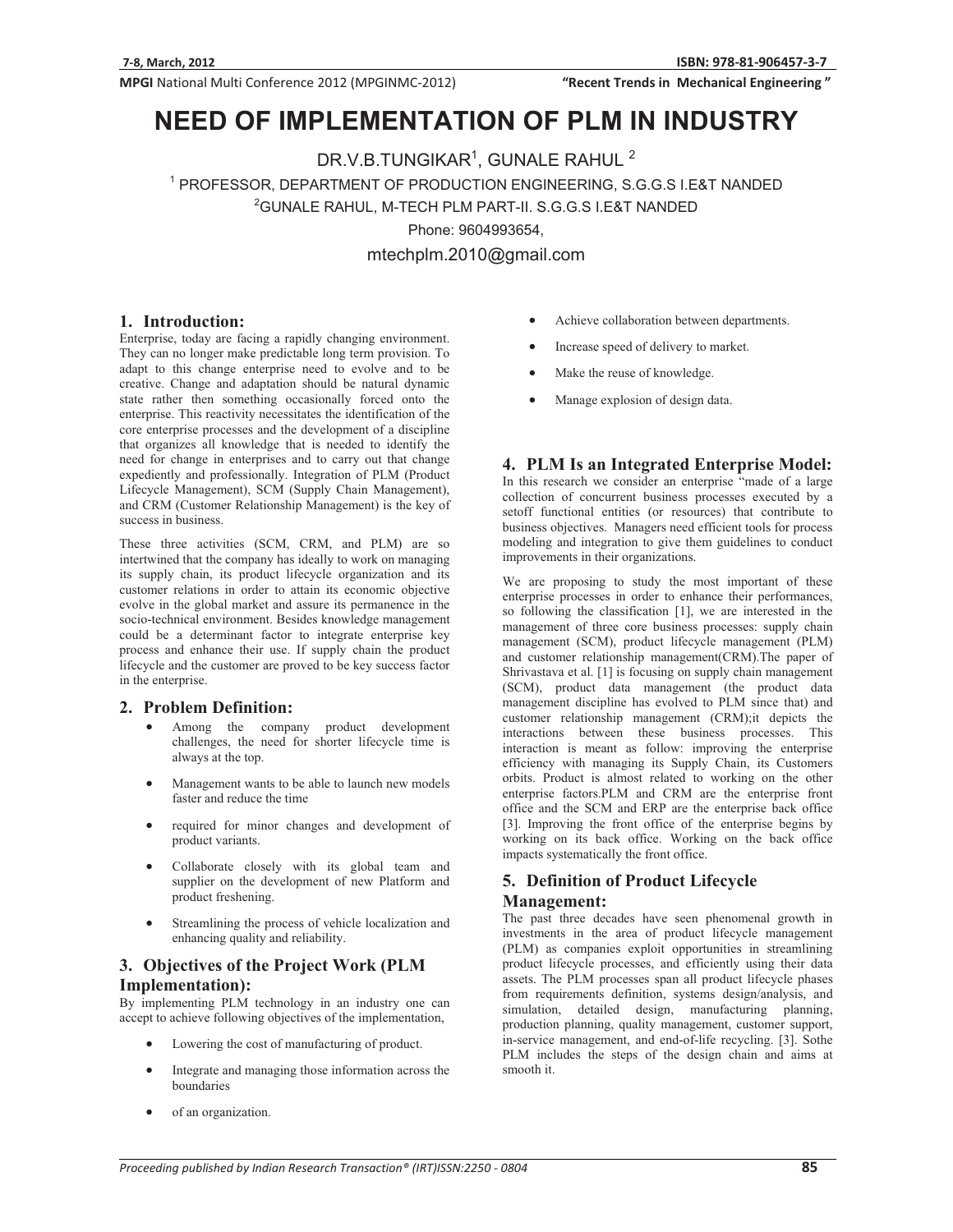

Fig. 1 An integrated enterprise model: interactions between PLM. SCM, CRM and KM models

#### **6. Definition of supply chain management:**

The Supply Chain is the set of procedures and software using for managing optimally the information flows, material flows and the interfaces between the different actors: suppliers, producers and customers that are related to the manufacturing of a product or the delivery of a service. All the data (from the customer requirement until the distribution scheme, through the conception and production) are gathered and used to build the supply chain [1].Supply chain management, though, consists of monitoring,

Supervising and integrating all key business activities from the final customer down to the raw materials suppliers [3]. SCM is strongly related to customer relationship management (CRM), customer services management, demand management, order fulfillment, manufacturing flow management, procurement, product development and commercialization.



**Fig 2 Supply Chain Management** 

## **7. Definition of customer relationship management:**

Acquiring, retaining, and partnering with selective customers to create superior value for the company and the customer is the main objective of CRM. **81-906457-3-7**

## "Recent Trends in Mechanical Engineering"

Customer Relationship, in fact, is the "process that involves the development and leveraging of market intelligence for the purpose of building and maintaining a profit-maximizing portfolio of customer relationships"[2]. CRM allows companies to gather customer data swiftly, identify the most valuable customers over time, and increase customer loyalty by providing customized products and services [3]. Hence, CRMworks on identifying and monitoring the components of the demand chain.

## **8. The role of knowledge management (KM):**

Models are the way of visualizing, understanding and managing SCM, PLM and CRM processes. Usually an enterprise follows a general Business Model that determines "what the company does and how it makes money doing it". The business model of a company includes details about its main product, how it is manufactured and how it is delivered. We can see the business model at the origin of using SCM models, PLM models, CRM models, and a combination of them or three of them. In fact, knowledge is an economic capital and a strategic resource in the enterprise, it provides a competitive advantage and insures a stability for the company as it deals with the strategies, the organizational structure, the whole set of processes, the human resources, communication and information technologies.

#### **9. Building a PLM model:**

The PLM model proposed in this article is meant to enhance the comprehension of the PLM vision. It is based on the previous research results and a literature review among the papers dealing with PLM. Our model is based on a semiformal language, pictograms and symbols are organized according to the most important PLM principles, besides studying SCM and CRM models helped with structuring PLM concepts in a formalized way. First of all, the PLM model must keep track of the lifecycle phases of the product depicted. As pointed out by Stark, PLM is "the activity of managing a product across its lifecycle, from cradle to grave, from the very first idea for the product all the way through until it is retired and disposed of". It is important for the company to have full details about the lifecycle. PLM existing models give a view of the lifecycle phases but the degree of details differs. In fact three important phases compose a product lifecycle: the beginning of life (BOL), the middle of life (MOL) and the end of life (EOL) .But for a better understanding of the product, the enterprise must have more details about its lifecycle. Further PLM studies give a larger importance to the life cycle phases. June et al introduced design and production phases in the BOL of a product, maintenance, use and distribution in the MOL and finally remanufacturing and disposal in the EOL .Introducing different lifecycle models (such as GERAM Lifecycle model, STEP Lifecycle model…), Terzi opted for a detailed lifecycle model too based on four major steps: product development, product production, product use and product dismiss.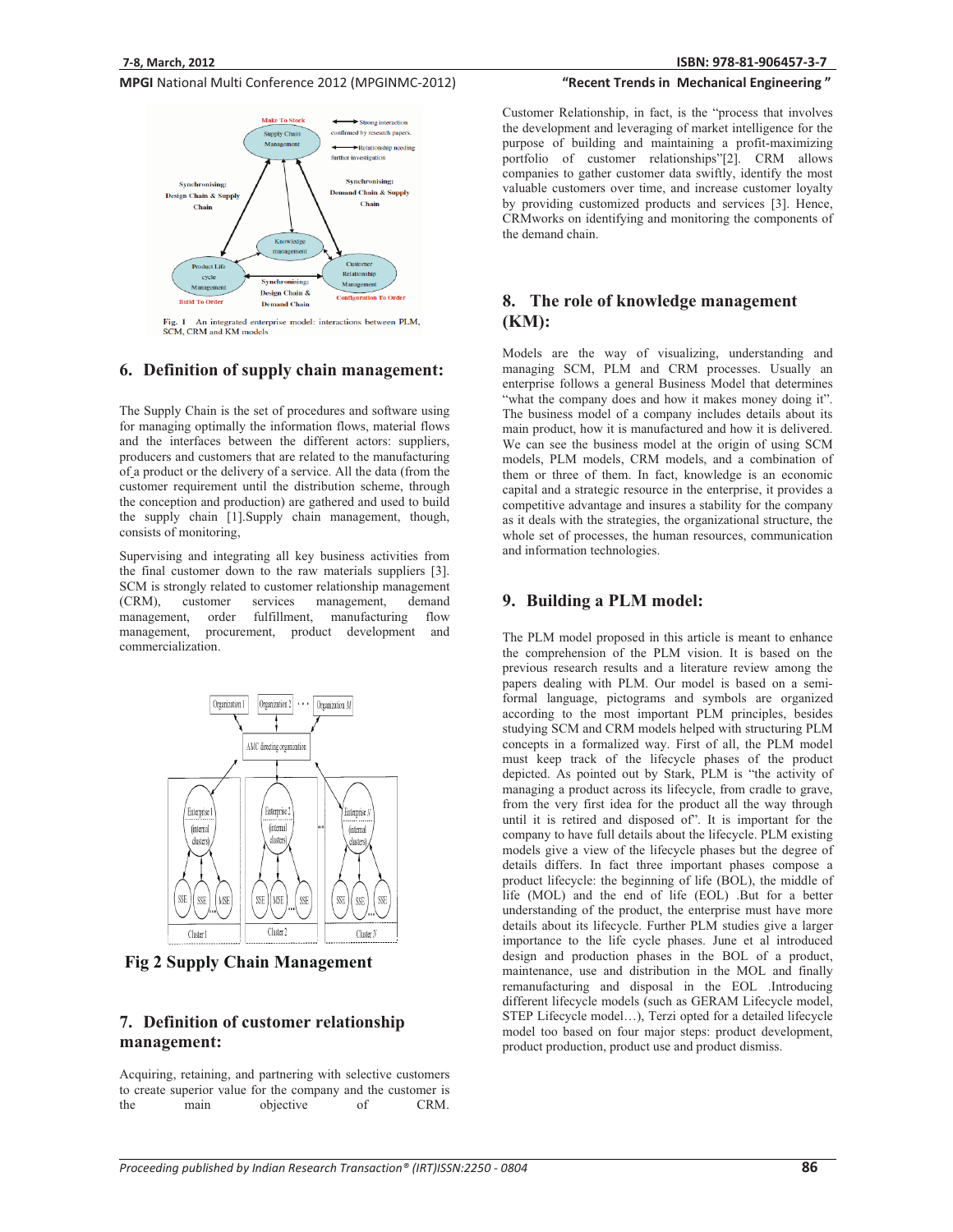

**Fig 1 A Proposition Of a PLM Model** 

In PLM model we propose to give further details about each lifecycle phase ranged into BOL, MOL and EOL phase. Each phase is held into a box that shows at a first level the number of staff working on it and at the second level, the main result obtained. The use of these boxes including information about workers at each lifecycle step is similar to value stream mapping model in SCM where similar boxes are used to detail production step. The beginning of life includes the concept development, product design, and prototyping and testing, process planning, supply chain planning and testing. MOL includes includes delivery, installation, maintenance, and other service to customer. Material and product flow are added to the information flow exchanged in between different stages. EOL includes removal, disposal, recycling and the information and material flows in between these stages. Beside recycled material and product parts for reuse are ideally turned back to the first stage of product life cycle

# **10. PLM Software Requirement Catalogue:**



**Fig 2 PLM Software Requirement catalogue** 

## "Recent Trends in Mechanical Engineering"

The existing PLM software solution vary in functionality depth and breadth, depending on vendor market focus, software origin and it's evolution in the last years. In order to enable PLM software assesment in a common basic and enhance market transparancy, a vendor neutral PLM software requirement catalogue has been developed. The catalogue consist of four functional areas namely core data mangement, product data mangement, product data genration, process management and system integration. The function of core data management are product planning, product structuring, change and configuration management. Similarly the function of product data genration area of the catlouge are product planning, sourcing and quality management. The process management area is mainly focusing on project management, document management, collaboration.

#### **11. Validation Of The Proposed Model:**

Building a PLM model is essential to complete our integrated enterprise vision. But we have not addresed yet the validation of the proposed model. The validation methodology proposed will not only be used on the PLM model proposed. The objective is to prove the validation for the SCM, CRM model also. While validating the PLM model following attributes has to taken in to consideration,

**Saturation:** The set of the primitives offered to build the model are sufficient to depict enterprise system studied, that is to say there is no redundant primitives that can bededuced from another one.

**Simple:** The number of hypothesis or step made in to model has to be as simple and reduced as possible

**Exhaustiveness:** To avoid being misunderstood, we refer to use genrecity, as this charactiristics is not meant to have a model that depicts all of the possible cases but it underline the abality of the model to depicts at least more than single system. It is not hence,built specifically to an enetrprise.

**Suppleness:** As the system describe are under constant change, the model has to be easy to change and offering engineering qualities accopmpany an enterprise through it's evolution.

#### **12. Result & Conclusion:**

In the comparison of any two industry i.e. one with ordinary theoretical processing approach and other one is highly integrated product life cycle model approach, then always when we talk about cost, quality, business growth, value to share holder, process capability, time to market and market position the second one always lead to the first one.

It is all about managing the data in between various stages of product manufacturing like design, manufacturing, planning, marketing etc.

PLM implementation proposing a variety of tools that address different enterprise aspects like functional aspects, data information aspects, resources aspects.

In many manufacturing industry successful PLM implementation address the many business challenges like time to market, lowering the cost, avoid delay, data control.

Process coordination in between different management discipline like SCM, PLM, KM, and CRM tends to offer business growth.